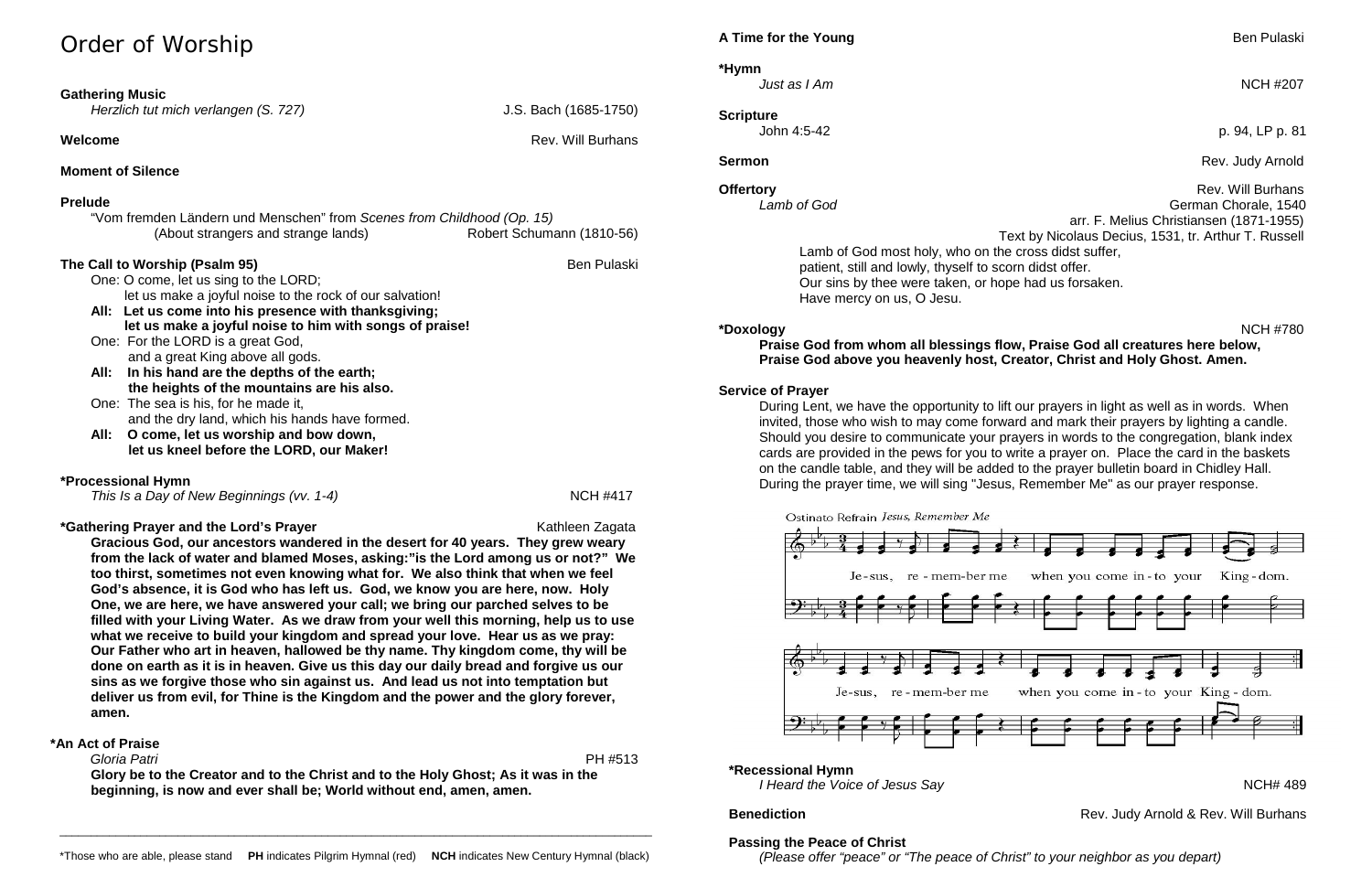## **Postlude**

*"French" Suite #5 (BWV 816) – Courante* J.S. Bach (1685-1750)

# Meet Our Church

**First Congregational Church in Winchester, UCC,** *An Open and Affirming Congregation* 21 Church Street, Winchester, MA 01890 781-729-9180 **www.fcc-winchester.org**

We are a Christ-centered, nurturing community: growing in faith, serving in love, welcoming all with joy.

The Congregation, Ministers To The World Rev. William Burhans, Lead Pastor Rev. Ms. Judith B. Arnold, Associate Pastor Ms. Kathleen Zagata, RN, MS, CS, Minister of Congregational Health & Wellness Ms. Jane Ring Frank, Minister of Music & Worship Arts Mr. Ben Pulaski, Minister of Faith Formation: Children & Youth Mr. Jeffrey Mead, Organist Mr. Bradley Ross, Sexton Mr. Tyler Campbell, Assistant Sexton Ms. Sarah Marino, Office Manager The Rev. Dr. Kenneth Orth, Pastoral Counselor (Affiliate)

# **March 19, 2017**

The Third Sunday of Lent 10:00 Worship Service

Welcome!

We are happy you have joined us today for worship. We hope that in the coming hour of quiet, song, prayer, sacred scripture, and communal gathering, you will awaken more fully to God's presence in your life and the world around us.

### **Restrooms**

Restrooms are located down the stairs as you first enter the front doors of the church.

### **Accessibility**

Listening devices are available in the back of the sanctuary for the hearing impaired. An after-worship coffee hour is held in Chidley Hall on the bottom floor of the church building. An elevator is located out the doors to the right of the front chancel area and down the hall. Please ask a greeter if you need assistance.

### **Childcare**

Children are always welcome in the sanctuary! We appreciate the sounds of little ones among us. If you'd prefer, there is a professionally staffed nursery on the floor beneath the sanctuary. Ask a greeter if you need help finding it.

### **Family Room**

There is also a comfortable room with sofas, chairs, carpet and an audio link to the service for when you need more room to attend to your family. It is located just outside the doors to the right of the front chancel area.

### **Children (Stepping Stones) and Youth Church School**

Classes for children and youth in pre-k through 12th grade are taught during worship. Families begin the worship service together in the sanctuary. Children are then invited to join us at the front (if they are comfortable) for the Time for the Young. Afterwards, the children and youth are led to their classrooms by their teachers.

### **Get connected!**

Please tell us about yourself and/or request a prayer by filling out a Welcome/Prayer Request Card found in each pew and place it in the offering plate when it passes. We look forward to getting to know you at Coffee Hour, held downstairs immediately following the service. You can also learn more about our community through our website and Facebook page: **www.fcc-winchester.org facebook.com/fccwucc Text FCCW to 22828 to join our email list**